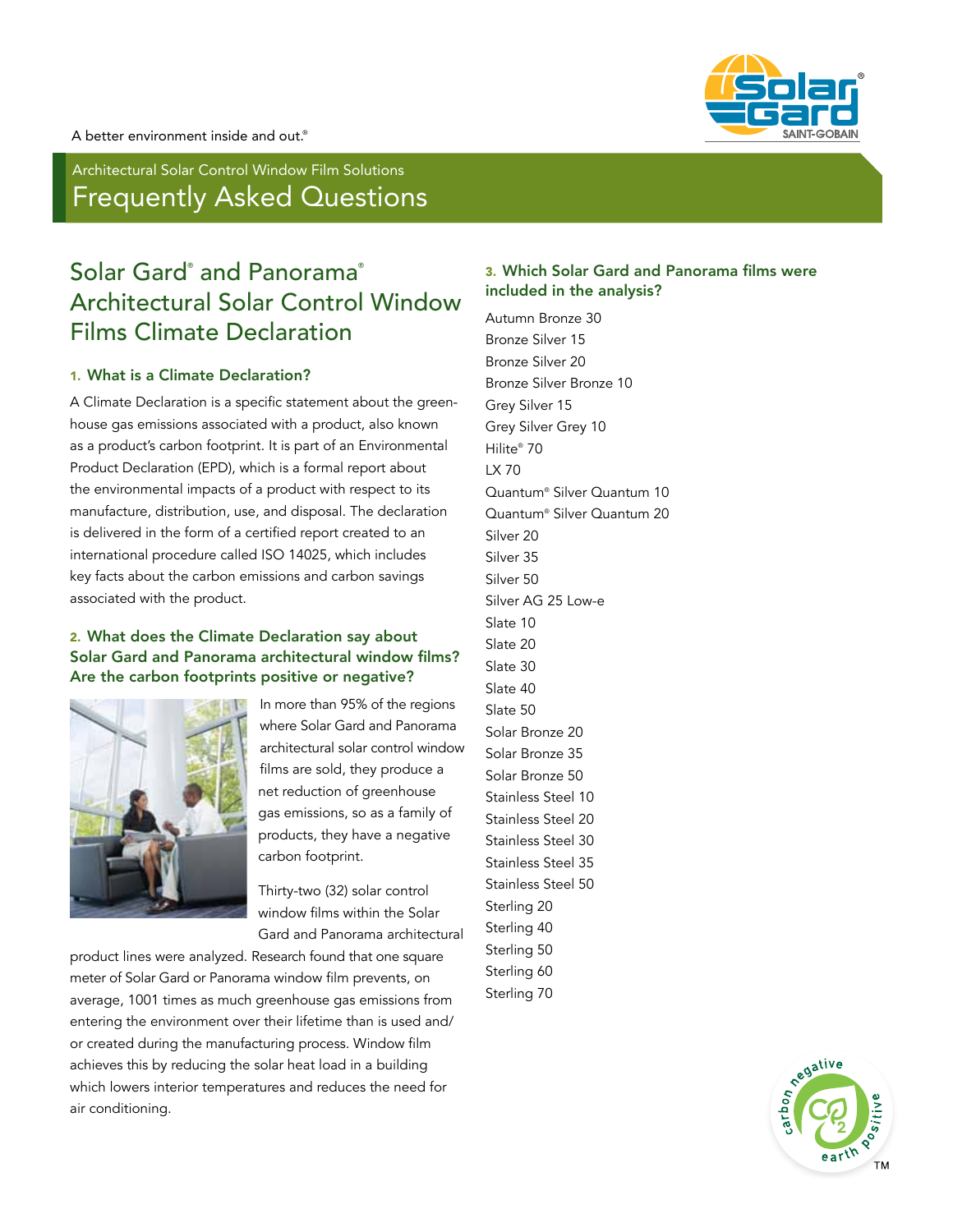# 4. What steps did you take to achieve this Climate Declaration?

Solar Gard has invested more than \$1M on its environmental programs to date, assessing the company's carbon footprint, updating environmental management systems, and measuring/ auditing the carbon footprint of its architectural solar control window films. First the company formed a dedicated, crossfunctional task force to study the films' carbon footprint. This involved hundreds of hours of work over more than a year to collect data and perform a cradle-to-grave lifecycle analysis of the window films. The lifecycle analysis was performed under standards specified by ISO 14025 protocol. Some of the data were collected internally; other data were extracted from SimaPro Life Cycle Analysis software, a widely used program to assist with lifecycle analysis. Then two independent third-party organizations, Alta Nova, LLC and Five Winds International, reviewed and audited the data. The resulting Climate Declaration is registered at www.climatedec.com, which is operated by The International EPD® Consortium.

#### 5. Why did Solar Gard seek a Climate Declaration?

Our motive is simple: environmental responsibility is a core value at Solar Gard. We strive to do all we can to create a better environment. We believe consumers have a right to know the real environmental performance of the products they purchase, and our research pointed us to the ISO 14000 standards and the international Climate Declaration. You can view our Environmental, Health and Safety Policy at http://www.solargard.com//Assets/PDFs/BSF\_ENV\_Policy.pdf and our organizational carbon footprint, which is currently registered with the California Climate Action Registry at http://www.climateregistry.org/CARROT/public/reports.aspx

Additionally, we believe lifecycle analysis should be mandatory for all manufacturers who want to market their products as energy-saving solutions. Without it and the accompanying thirdparty audit, companies may be (unintentionally) engaging in greenwashing. They may claim their product/service can save energy but consumers would have no way to verify their claims. Many manufacturers have yet to embrace lifecycle analysis, but we believe the ISO 14000 environmental guidelines are comprehensive enough to be adopted as best practices.



## 6. Are these the first building improvement products in the U.S. to measure and report their greenhouse gas (GHG) emissions through a Climate Declaration?

Yes. To date, no other building product has published its Climate Declaration. Solar Gard and Panorama, are the first and only window films to publish their audited carbon impact.<sup>1</sup>

#### 7. Many products claim to be green. Are Solar Gard and Panorama any different?

Though many products worldwide claim to save energy, only a small number of those manufacturers have completed lifecycle analyses to measure whether the products they sell are carbon negative, neutral or positive. Companies can run a risk of greenwashing – that is, claiming to be green while hiding the truth about how those products are made, which can mislead consumers. The Climate Declaration for Solar Gard and Panorama architectural solar control window films proves they have a negative global carbon footprint and provide an overall benefit to the environment.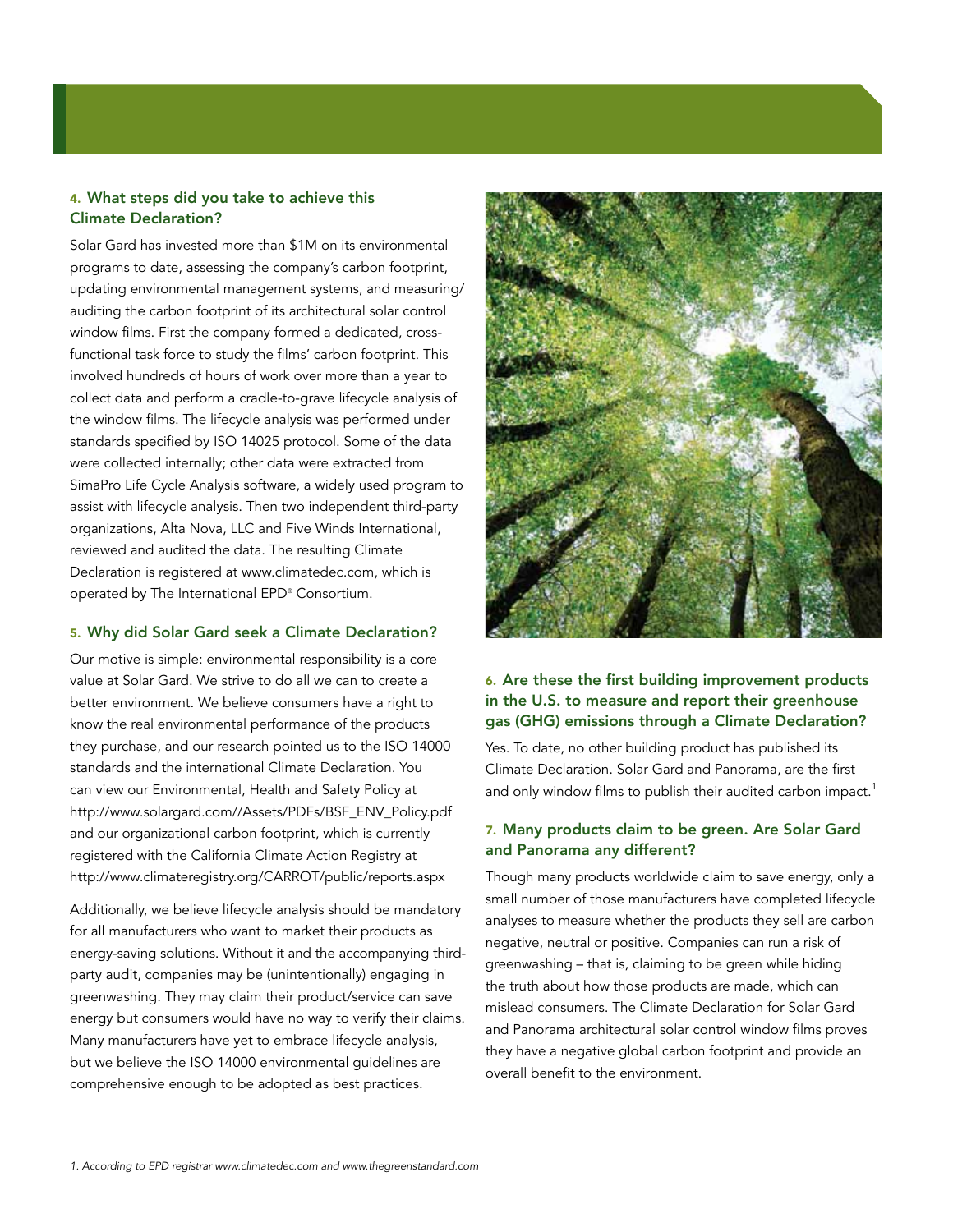#### 8. What did your analysis cover?

Our analysis included a full cradle-to-grave life cycle analysis (LCA) of Solar Gard and Panorama architectural solar control window films. This LCA consisted of materials, manufacturing, business operations, shipping, product use phase and end of life, as depicted in Image 1.

#### *Image 1*



10. Does architectural solar control window film work better in some regions than others?

Regional differences do impact the amount of carbon savings generated by solar control window film. For example, in colder climates, passive heat loss may occur when solar control window film is installed. This impacts the amount of carbon savings,

> but the audited research still shows that Solar Gard window film is carbon negative even in many colder climates across Europe and the US. In addition to climate variances, different regions of the world generate electricity in different ways, some of which are cleaner (nuclear, hydroelectric) than others (coal). The combined factors of clean energy sources, cold climates, little sunlight and more efficient buildings may mean that Solar Gard and Panorama architectural solar control window films are not carbon negative in every region; our analysis shows that this impacts just a few of the films in France and the line of films in Canada. In general, carbon savings from window film increases in regions that rely on traditional fossil fuel energy. Our analysis did not take into consideration

*Architectural solar control window film lifecycle*

#### 9. What kind of buildings and what kind of glass were used in your models?

Hundreds of commercial and residential buildings across the globe were modelled using various industry and proprietary software programs. A 2,000 square foot home (where windows made up 10% of the walls) served as the residential model, and a ten story building with 70,000 square feet of glass and 25% glass coverage was the model for commercial buildings. Single pane glass was used for warmer climates, and double pane glass was selected for cooler climate analyses.

the time or cost associated with building additional clean energy infrastructure, such as nuclear or hydroelectric plants. Inclusion of these costs may have led to a more positive outcome in regions which benefit from these types of energy sources, such as Canada or France.

Despite regional differences, the analysis shows that the global carbon footprint of Solar Gard and Panorama is negative. That is, Solar Gard and Panorama cut carbon emissions across the globe.